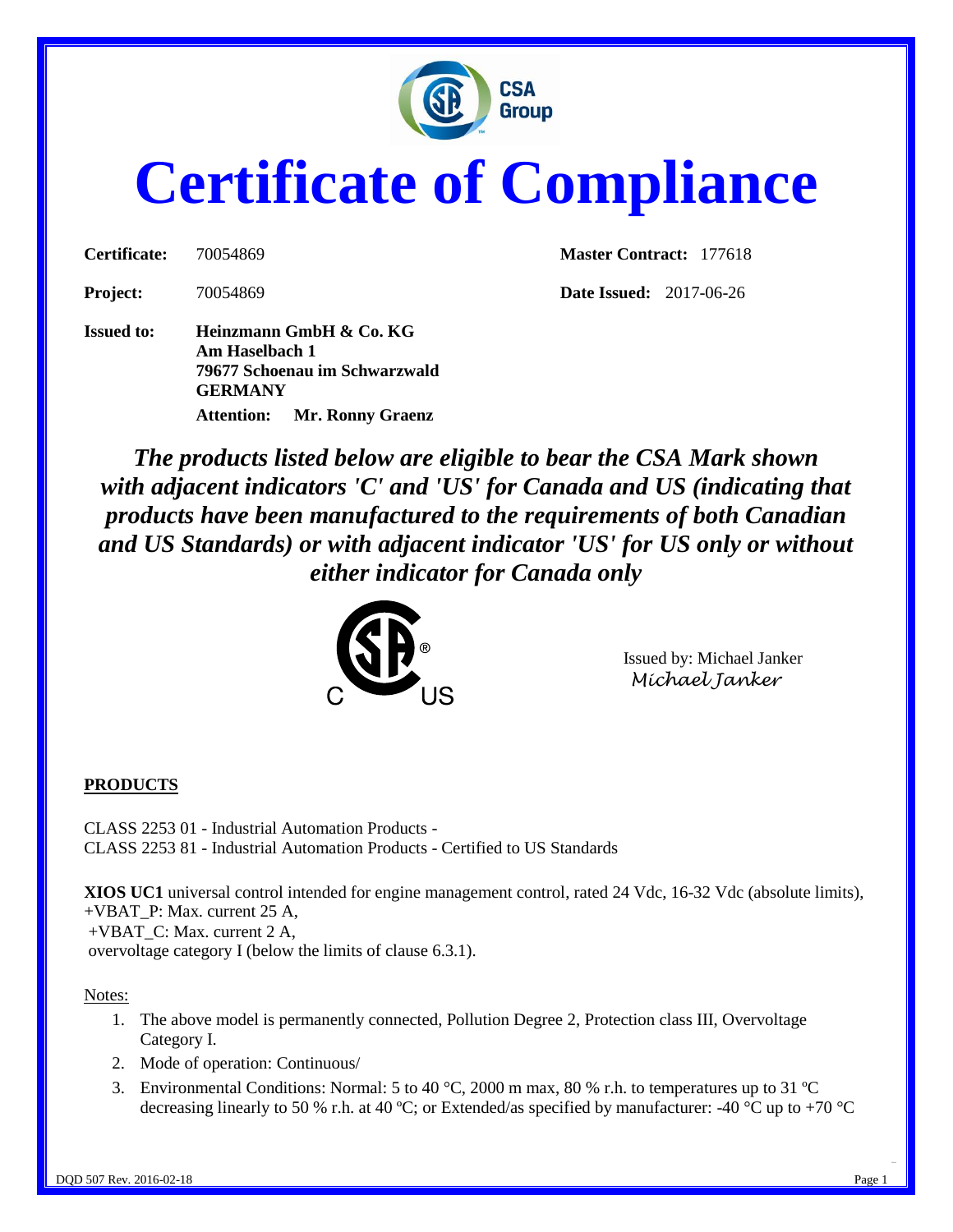

**Certificate:** 70054869 **Project:** 70054869

**Master Contract:** 177618 **Date Issued:** 2017-06-26

#### **APPLICABLE REQUIREMENTS**

| CAN/CSA-C22.2 No. 61010-1-12                    | Safety Requirements for Electrical Equipment for Measurement,<br>-<br>Control, and Laboratory Use, Part 1: General Requirements                                  |
|-------------------------------------------------|------------------------------------------------------------------------------------------------------------------------------------------------------------------|
| CSA-IEC 61010-2-201                             | Safety Requirements for Electrical Equipment for Measurement,<br>-<br>Control, and Laboratory Use - Part 2-201: Particular requirements<br>for control equipment |
| UL Std. No. $61010-1$ (3 <sup>rd</sup> Edition) | - Safety Requirements for Electrical Equipment for Measurement,<br>Control, and Laboratory Use - Part 1: General Requirements                                    |
| UL 61010-2-201                                  | - Safety Requirements for Electrical Equipment for Measurement,<br>Control, and Laboratory Use - Part 2-201: Particular requirements<br>for control equipment    |

### **CONDITIONS OF ACCEPTABILITY**

- (1) EUT is open-type equipment according to IEC/EN 61010-2-201:2013: The product is only to be installed into metal enclosure with adequate mechanical strength covering all electrical circuits and parts. This metal enclosure is required to serve as fire enclosure as well as protection against mechanical stresses and electric shock.
- (2) The products are required to be supplied only by certified power supply providing reinforced or double insulation for protection against electric shock with output voltages below the limits of 6.3.1 of 61010-1 or 30 V r.m.s. and 42.4 V peak or 60 Vdc.
- (3) Equipment is only to be installed by trained personal in accordance to the installation, set-up, operation and maintenance of comparable devices and certified as being capable of such work. Special considerations:

- Suitable rated circuit breakers or fuses (as described in installation manual), which shall be separately certified, shall be used in end-use installation.

- External wiring shall be separately certified, shall be used in end-use installation.
- Terminal blocks: For connections to +VBAT\_C, +VBAT\_P and 0V each two wirings (wiring diameter is specified in the installation manual) shall be connected. Max. current 15 A for each conductor.
- (4) If at any time there is a conflict between the system safety provisions and any relevant local (national or regional) requirements, the local requirements always take precedence.
- (5) 400 Vdc switching circuit was not part of this investigation, as relevant components have not been mounted in test sample.
- (6) EUT is marked within protective earthing symbol, even if it is considered protection class III equipment. Protective earthing and bonding requirements shall be evaluated in end-use installation including separate evaluation of protection class I requirements, if end-use equipment is considered as protection class I equipment..